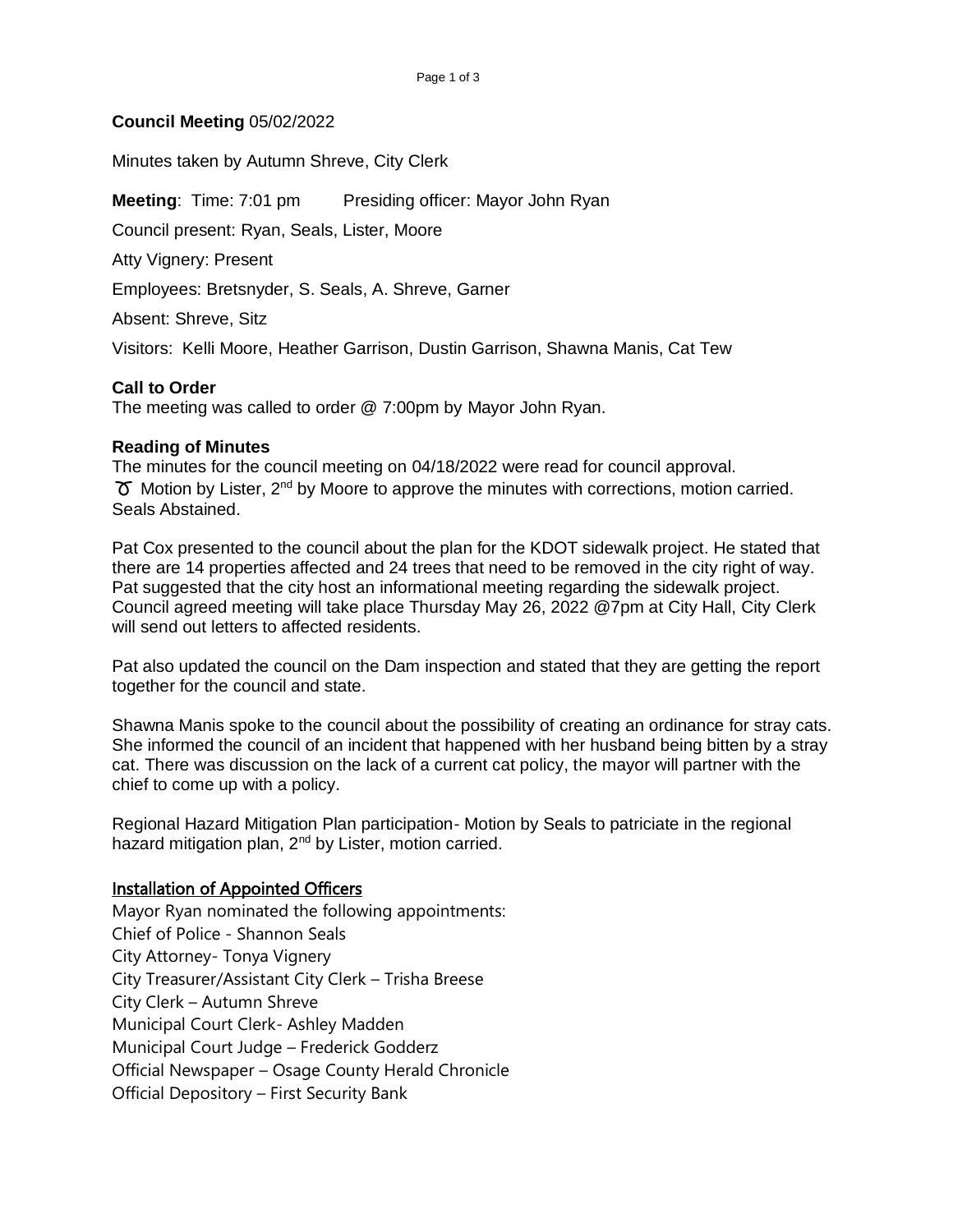Motion by Lister, 2nd by Moore to confirm all mayoral appointments. Motion carried. K Seals abstained on the Police Chief, and Municipal Court Clerk appointment.

#### **Library**

Heather reported for the monthly library report. 718 visitors compared to last year's 188. Heather spoke on the summer reading program and advised the council that KONA ice will be there during the sign-up day. The first 60 kids signed up will get free Kona ice.

There was a question on the donation request the city received a few months prior, Motion to donate \$60 to the Library Summer Reading Program by Lister, 2<sup>nd</sup> by Seals, motion carried.

## **Police**

Chief Seals reported for the PD.

Officer Garner was introduced to the council and it was announced that she graduated on April 29 and it was her first day on duty.

Motion to approve reimbursements for \$78.77 for Falicity Garner and \$78.10 for Shannon Seals for gas by Lister, 2<sup>nd</sup> by Seals, motion carried.

## **Maintenance**

Dustin reported for maintenance.

Dustin advised the council of the Street bids that he came up with to be under budget of \$150,000. There was discussion on the different bids.

Motion to Accept Sunflower Option A for South  $4<sup>th</sup>$ - Ridgeway to dead End for \$23,692.50, Vance Brothers Option B South Kansas- From 1<sup>st</sup> and Main to 10 feet south of David-Double chip for \$37,120.00, Scrub Seal & Micro Seal for North  $4<sup>th</sup>$  St. (James St to Main St.), Melody Lane, Osage St. (1<sup>st</sup> to 2<sup>nd</sup>), Osage St. (4<sup>th</sup> to Topeka), Osborn St. (Norris to Wilson) for \$125,088.45. All totaling \$149,780.95 by Seals, 2<sup>nd</sup> by Lister, Motion Carried.

3 bids were provided for digital meters- council would like an updated bid from Schulte to include the install of meters. Dustin needs time to review the bids as he stated that Schulte's bid is about \$100,000 less than other companies. Tabled until the next meeting, Mayor would like atrazine fund totals at next meeting.

#### **Other Departments**

3 Sealed Bids for the Park Bathroom Caretaker position were opened at council meeting. There was discussion on the bids.

Motion to accept bid for 2022 season from Gloria McBurney for \$35.00 per bathroom per week by Seals, 2<sup>nd</sup> by Lister, motion carried.

1 sealed bid was opened for the demolition of 122 Ridgeway. There was discussion on the bid and the past taxes owed on the property. Council agreed not to proceed with this bid.

The Mayor advised the council that the Forestry Caretaker put in her notice and that there was an application and ad in the packet for council's approval. Council discussed pay rate increase